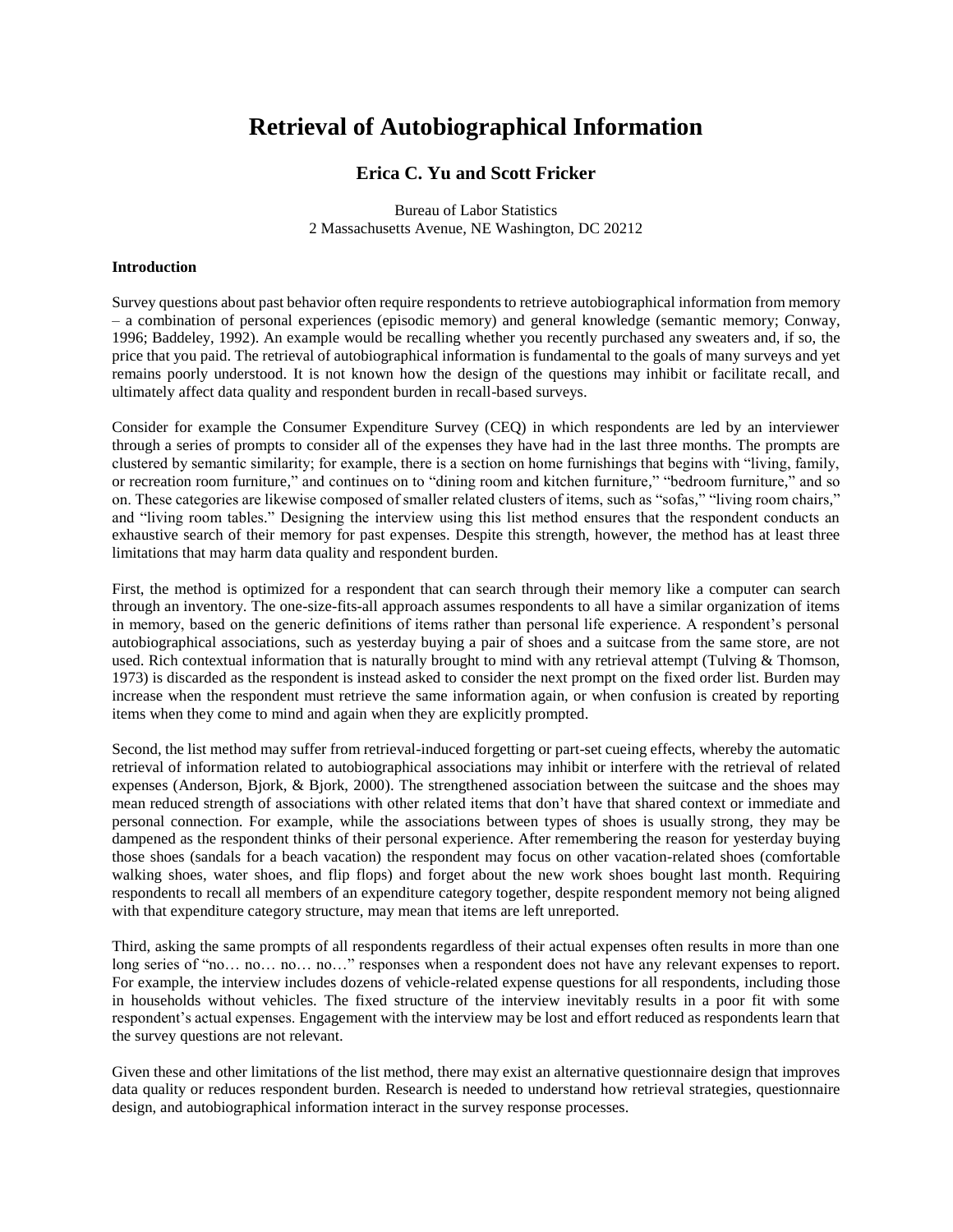## **Strategies for Recall from Memory**

Recall from memory is widely believed to be a process that includes the activation of an item in memory based on the strength of its association with an initial cue. Once an item is successfully retrieved, it is believed that the newly retrieved item now serves as the cue for the retrieval of a subsequent item from memory. Typically, the literature on such models of memory assumes that the probability of recalling an item from memory is proportionate to the strength of its association with a cue (Raaijmakers & Shiffrin, 1981). However, in the context of targeting memories that include personal information, the basis on which these associations are evaluated is unclear. Personal information and experiences may alter the associations between memories that are objectively unrelated to each other (Greenberg & Verfaellie, 2010; Tulving, Schacter, McLachlan, & Moscovitch, 1988). For example, the strength of the associations between shoes and suitcases is typically low but an experience of purchasing a pair of shoes and a suitcase from the same store may strongly associate the two items together, even without explicit awareness of any association.

We hypothesize that personal information may influence retrieval outcomes, whereby the associations between items retrieved from memory may be based on personal experience rather than on semantic similarity alone. To explore these associations, we designed an online recall task in which participants were cued to consider one of several Consumer Expenditure Survey categories, which were chosen to elicit a range of associations during retrieval from memory. In the context of the Consumer Expenditure Survey, with the targeted items for retrieval from memory being recent expenditures, we hypothesized that retrievals would be based on personal connections related to the expenditures, such as being purchased at the same store (e.g., for the category "Shirts, sweaters, blouses, or tops"). We hypothesized also that typical autobiographical associations between items in memory would also be used, such as being for the same purpose or goal ("Hospital room or hospital expenses"; Reiser, Black, & Abelson, 1985). In addition to the autobiographical- and expenditure-related cues, we included one cue category for which we believed intra-semantic category associations would remain stronger than personal autobiographical associations ("Room-size rugs or other non-permanent floor coverings"). And finally, to explore the effect of context, we included a pair of cue categories for comparison: one category designed to cue a broad range of items in memory ("Sports"), and one category designed to cue a small subset of those items from memory ("Health clubs, fitness centers, swimming pools, weight loss centers, or other sports or recreational organizations"). The narrower context might reduce the recall of other related items or the broader context might not elicit any strong associations. A full list of the categories explored in the study are shown in Table 1.

Table 1. Initial category cues and hypothesized retrieval strategies in the Consumer Expenditure Survey

| Consumer Expenditure Category           | Retrieval Strategy                 |  |  |
|-----------------------------------------|------------------------------------|--|--|
| Shirts, sweaters, blouses, or tops      | Retrieval based on the store at    |  |  |
|                                         | which the item was purchased       |  |  |
| Hospital room or hospital services      | Retrieval based on the purpose for |  |  |
|                                         | incurring the expense              |  |  |
| Room-size rugs or other non-permanent   | Retrieval based on associations    |  |  |
| floor coverings                         | within the same semantic category  |  |  |
| <b>Sports</b>                           | A broad context to use for         |  |  |
|                                         | searching for items in memory      |  |  |
|                                         |                                    |  |  |
| Health clubs, fitness centers, swimming | A narrow context within the        |  |  |
| pools, weight loss centers, or other    | "Sports" category                  |  |  |
| sports or recreational organizations    |                                    |  |  |

#### **Methods**

#### *Design and Materials*

To explore recall from memory, we designed an online recall task comprised of two phases that asked participants first to recall a sequence of five recent purchases based on a given cue (shown in Table 1) and then to describe the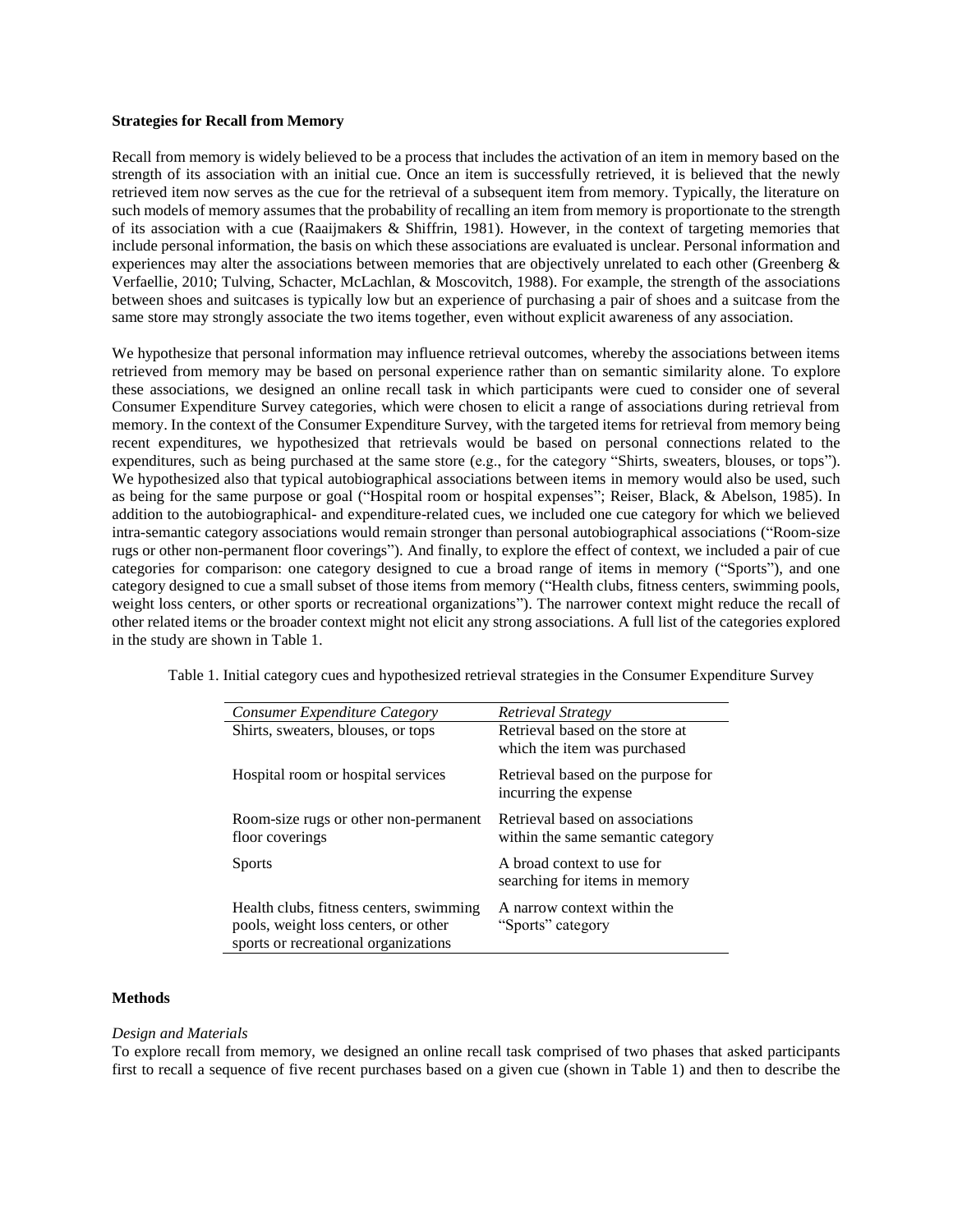connections between the successive recalls. <sup>1</sup> Although the participant may not have explicitly used the subsequently named connection at the time of retrieval, the reported information about the connections between successive recalls provides insight into the recall strategy used. Using a between-groups design, we randomly assigned each participant to receive one of five different cues in order to explore the use of a range of retrieval strategies. The instructions for recall emphasized that the recalled expenses did not need to be directly related to the cue, the indicated reference period of the last three months, or any previously recalled expense.

## *Participants*

Participants were recruited online using the online participant recruitment platform Amazon Mechanical Turk (mTurk). To be eligible to participate, individuals must report being located in the United States, have an mTurk approval rating equal to or greater than 95%, and have completed 1,000 or more mTurk tasks. The final sample included 825 participants reporting a mean age of 34 years  $(SD = 11.3)$  and household size of 2.74 people  $(SD = 1.36)$ . A total of 79 participants (9% of the sample) were excluded from analysis based on data quality concerns, such as leaving blank fields that were critical to analysis or clearly misunderstanding task instructions.

## *Procedure*

The online study was administered between March 26 and April 1, 2014. Participants volunteered through mTurk by responding to the following study description: "We'll ask you to recall a few items that you have bought, and then ask you follow-up questions about those items." Interested participants were directed to Qualtrics, an online survey platform, where the data were collected and stored. Upon providing informed consent to participate in the study, participants read the task instructions, completed the task, and answered debriefing questions. The task took approximately 10 minutes to complete and, upon completion, participants were paid \$2.00.

## *Coding of Expenditures and Retrieval Reasons*

The open-ended text descriptions of expenditures and reasons that were collected from the participants were coded by two independent coders knowledgeable about the research questions (the authors). Each case was coded by one coder but 20% of cases were coded by both coders in order to check inter-rater reliability.

Expenditure category codes were based on the Consumer Expenditure Survey's expenditure categories. Coders were instructed to categorize each open-ended description as belonging to one expenditure category. The CE Information Booklet, which contains a list of categories collected during the CE interview and examples of the items belonging to those categories, was used to identify the majority of expenditure categories. Expenditures that would otherwise be collected from the CE diary, which does not have a categorical structure, were coded as belonging to one of the following ad hoc created categories: groceries (e.g., milk), household goods (cleaning spray), or personal care (cosmetics). A total of 53 codes were used. The overall inter-rater agreement was  $\kappa = 0.894$ .

Reason codes were created through an iterative bottom-up coding process and a coding manual with definitions and examples of reasons was developed. Across several rounds, the coders double-coded small batches of cases and discussed the classification scheme. To assign a code, coders were to consider an ordered list of seven codes and assign the first code that applied to the target text; in other words, the last code of "Similarity" was only to be assigned if none of the other codes applied to the text. A list of the codes and short descriptions are shown in Table 2. The overall inter-rater agreement was  $κ = 0.633$ .

## **Results**

 $\overline{a}$ 

## *Expenditures Retrieved*

Across the 53 expenditure categories represented in the data, the most frequently retrieved expenditure categories were clothing (1,230 retrieved expenses), followed by personal care goods (343), household goods (333), and groceries (333).

 $<sup>1</sup>$  A third phase was excluded from the analysis. In the third phase, each participant was shown the open-ended</sup> descriptions of the associations between recalled items he or she had typed during the second phase and asked to self-categorize those open-ended responses into one of several a priori defined categories. The data of the third phase were excluded due to the limited representativeness of the a priori defined categories. The first and second phases were completed before the third phase began and were not impacted by the third phase.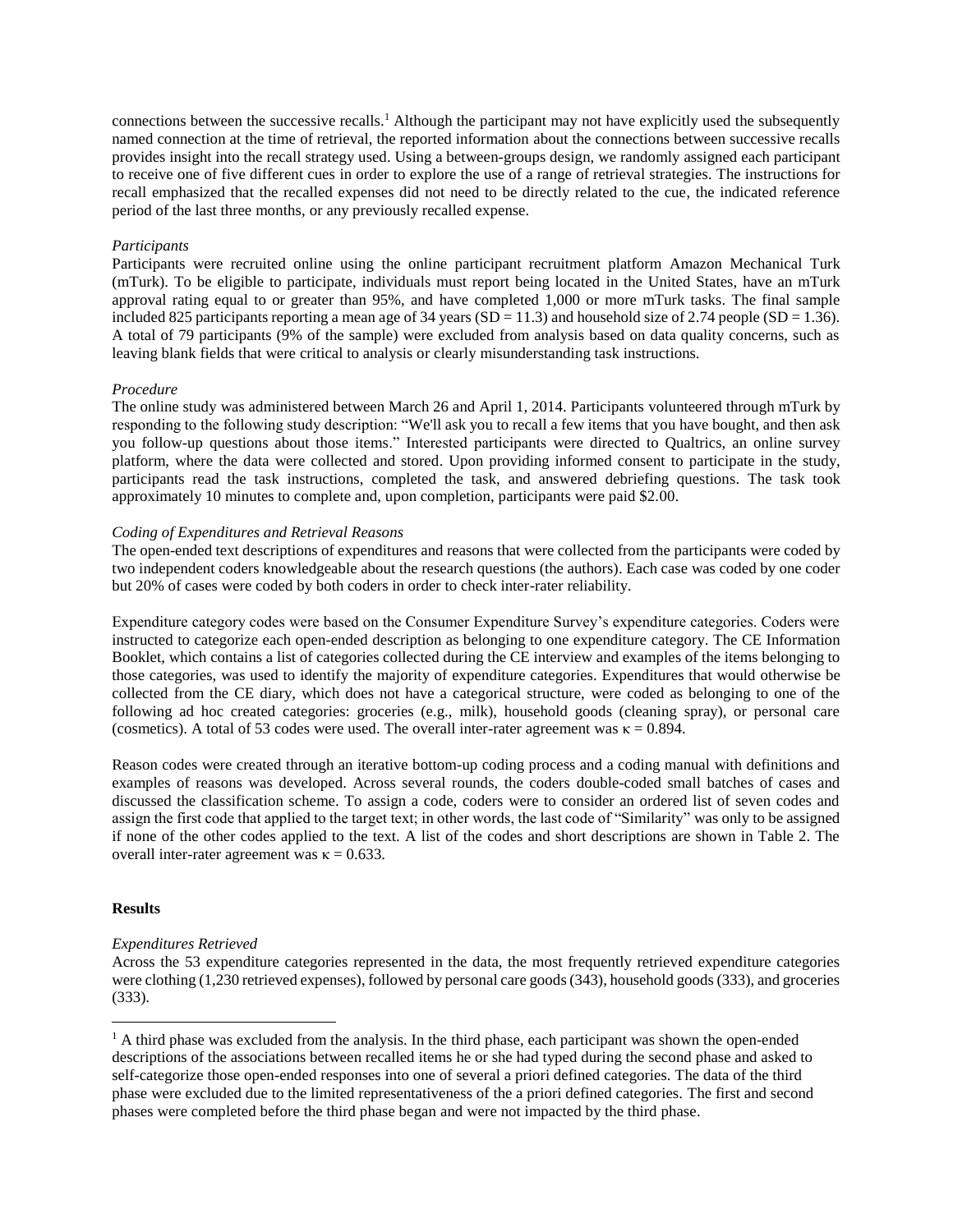Table 2. Reason codes

| Reason Code               | Dominant characteristic of the reason given                                                                                                                                             |
|---------------------------|-----------------------------------------------------------------------------------------------------------------------------------------------------------------------------------------|
| Visualization             | Visual re-imagining of an experience related to the item                                                                                                                                |
| Same Shopping Episode     | A specific shopping trip, day, or store                                                                                                                                                 |
| Narrative Sequence        | Temporal or causal connection between retrievals                                                                                                                                        |
| By or for the Same Person | A specific person                                                                                                                                                                       |
| <b>Shared Activity</b>    | A specific action, function, or event, which may include sub-<br>tasks and one-time or repeated activities                                                                              |
| <b>Shared Goal</b>        | A specific goal, which may encompass multiple activities<br>over an extended period of time                                                                                             |
| Similarity                | An exemplar of the cued category or a previously reported<br>expense, a feature similarity, a repetition of the reason<br>provided for the previous item, or an unspecified association |

Analysis of the first expense retrieved shows that participants often began recall by reporting items related to the cued category. In-category rates ranged from 50.3% (SD = 3%; Health clubs) to 97.6% (3%; Shirts). Overall, however, participants' recall sequences did not follow the CE expenditure category structure. Participants cued to consider hospital expenses reported a mean of 1.5 out of 5 possible expenses  $(SD = 0.1)$  that would be coded as hospital expenses. The mean was highest for participants cued to recall expenses related to shirts, with a mean of 3.4 out of 5 possible expenses  $(SD = 0.1)$  that would be coded as clothing. While some of these retrievals outside of the cued expenditure category are likely due to the participant simply not having such expenses, there is evidence that some portion of the retrieval of unrelated items is due to the nature of recall itself. The data suggest that participants did have related expenses to report but that their recall sequence did not align with the CE structure by expenditure category. To examine this, we looked at how the retrieved expenses aligned with expenditure categories. Analysis shows that at least 4.3% of reported expenses were related to the *original cue category* but were retrieved only after the participant had already begun to report unrelated expenses. This behavior of recalling an expense related to the original cue after exiting the category occurred at least once for 12.1% of all participants. In other words, these expenses may have gone unreported if the conventional list method had been used, where the participant would have been instructed to move on to another expenditure category prompt.

#### *Reasons for Retrievals*

Across the seven reason codes used to summarize the data, the most frequently coded reasons were Similarity (2,499 reason codes), Shared activity (681), Shared goal (299), Same shopping episode (281), and Narrative sequence (151). The high proportion of reasons assigned the Similarity code is as expected, given that the code was designed to capture all unspecified associations and associations based on recall of a cluster of expenses using a single retrieval strategy.

Analysis of the reasons for retrievals shows that participants used more than one retrieval strategy during a recall sequence. The average number of unique reason codes ranged from 2.3 reasons (SD =  $0.1$ ; Shirts) to 2.9 (SD =  $0.1$ ; Hospitals). The distribution of reasons used also varied depending on the cued category, as shown in Table 3. As expected, participants cued to consider Hospital expenses used goals, narrative sequences, and people to retrieve expenses, at rates higher than participants of other cued categories. Likewise, participants cued to consider Shirt expenses more often used the shopping episode to retrieve additional expenses, compared to participants in other cued categories. Surprisingly, participants cued to consider Rug expenses were more likely to use visualization strategies (e.g., looking around their living room) compared to other participants. These participants were also less likely than others to use associations based on goals and activities. Comparison of the distribution of reasons between the participants cued to consider Health Clubs and those cued to consider Sports does not reveal much insight; both groups show heavy use of activities to retrieve expenses.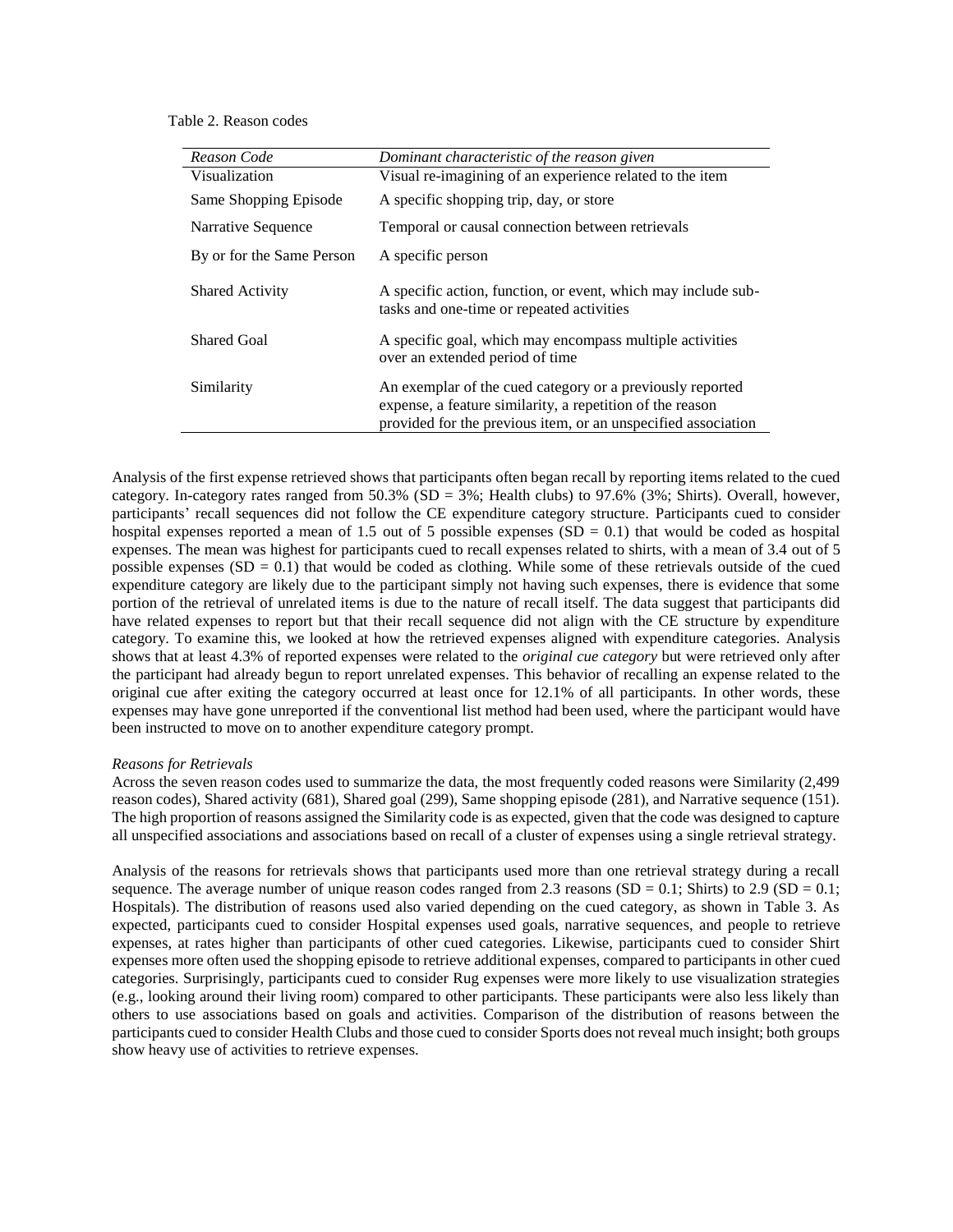|                           | Cued Category |           |       |                     |               |          |  |  |
|---------------------------|---------------|-----------|-------|---------------------|---------------|----------|--|--|
| Reason Code               | <b>Shirts</b> | Hospitals | Rugs  | <b>Health Clubs</b> | <b>Sports</b> | Overall  |  |  |
| Similarity                | 70.9%         | 55.4%     | 68.0% | 57.1%               | 50.9%         | 60.6%    |  |  |
| <b>Shared Activity</b>    | 8.5%          | 13.1%     | 11.7% | 20.4%               | 28.9%         | $16.5\%$ |  |  |
| <b>Shared Goal</b>        | 5.8%          | 11.9%     | 5.6%  | 9.0%                | 4.3%          | $7.2\%$  |  |  |
| Same Shopping Episode     | 9.1%          | 7.2%      | 4.3%  | 5.0%                | 5.7%          | 6.3%     |  |  |
| Narrative Sequence        | 1.6%          | 5.3%      | 2.6%  | 4.8%                | 4.1%          | $3.7\%$  |  |  |
| By or For the Same Person | 1.5%          | 2.8%      | 1.3%  | 1.2%                | 2.3%          | $2.2\%$  |  |  |
| Visualization             | 1.1%          | 1.9%      | 5.7%  | 0.8%                | 1.4%          | 1.8%     |  |  |
| Other, Not codeable       | 1.4%          | 2.3%      | 0.5%  | 1.7%                | 2.2%          | 1.7%     |  |  |

Table 3. Distribution of reason codes by cued category

These data show that participants used a range of retrieval strategies to recall expenditures, of which semantic similarity was only one. Approximately 40% of retrievals were described as being retrieved based on an association other than semantic similarity. We believe that the remaining 60% could be further analyzed to show that many of those retrievals are also not based on semantic similarity in the way that the CE interview is structured.

## **Discussion**

In this study, participants were asked to recall a sequence of five expenses and then describe the reasons why the recall of each expense led to the recall of the next expense. Recall was free and unstructured, allowing the participant to retrieve expenses in any order and for any reason. Participants were asked to recall expenses related to a starting cue category for a designated reference period, but they were also told to continue recalling expenses even if they could no longer meet those specifications. Participants completed this task only once, ensuring that they did not "learn" through experience to accommodate the exhaustive list paradigm from which the task originates. This recall task allows for an exploration of undirected retrieval strategies, which can provide evidence as to which retrieval strategies come naturally to respondents retrieving expenditure information.

Analyses showed that the recalled expenses were often from the expenditure category that the participants were cued to consider but that a non-trivial proportion of expenses might have not been captured by the conventional semantic category list method of data collection because they were recalled only after "exit"-ing the list category and reporting unrelated expenses. Analyses of the open-ended reasons provided by the participants as to the associations between recalled expenses showed that participants used a range of retrieval strategies that relied on personal details such as the goals, activities, people, and events associated with the expense. These data suggest that the processes of recall of autobiographical information from memory may naturally lead respondents to follow associations related to personal experiences rather than associations based on semantic meaning alone.

Acknowledging the evidence that memory is structured in associative networks rich with context and experiential details is a necessary step toward understanding a respondent's response process. The reporting of autobiographical information in a survey is a complex process of retrieval that varies between individuals. Many factors affect what items are retrieved and how efficiently they are retrieved, and, unfortunately, these factors are likely based on personal experiences that are not predictable or knowable. Designing a questionnaire based on rigid structure may increase respondent burden through re-retrievals and frustration and lower data quality through underreporting. Flexibility in the design of the questionnaire may warrant further consideration. Research is necessary to evaluate the effectiveness of such an approach.

## **References**

Anderson, M. C., Bjork, E. L., & Bjork, R. A. (2000). Retrieval-induced forgetting: Evidence for a recall-specific mechanism. *Psychonomic Bulletin & Review, 7*(3), 522-530.